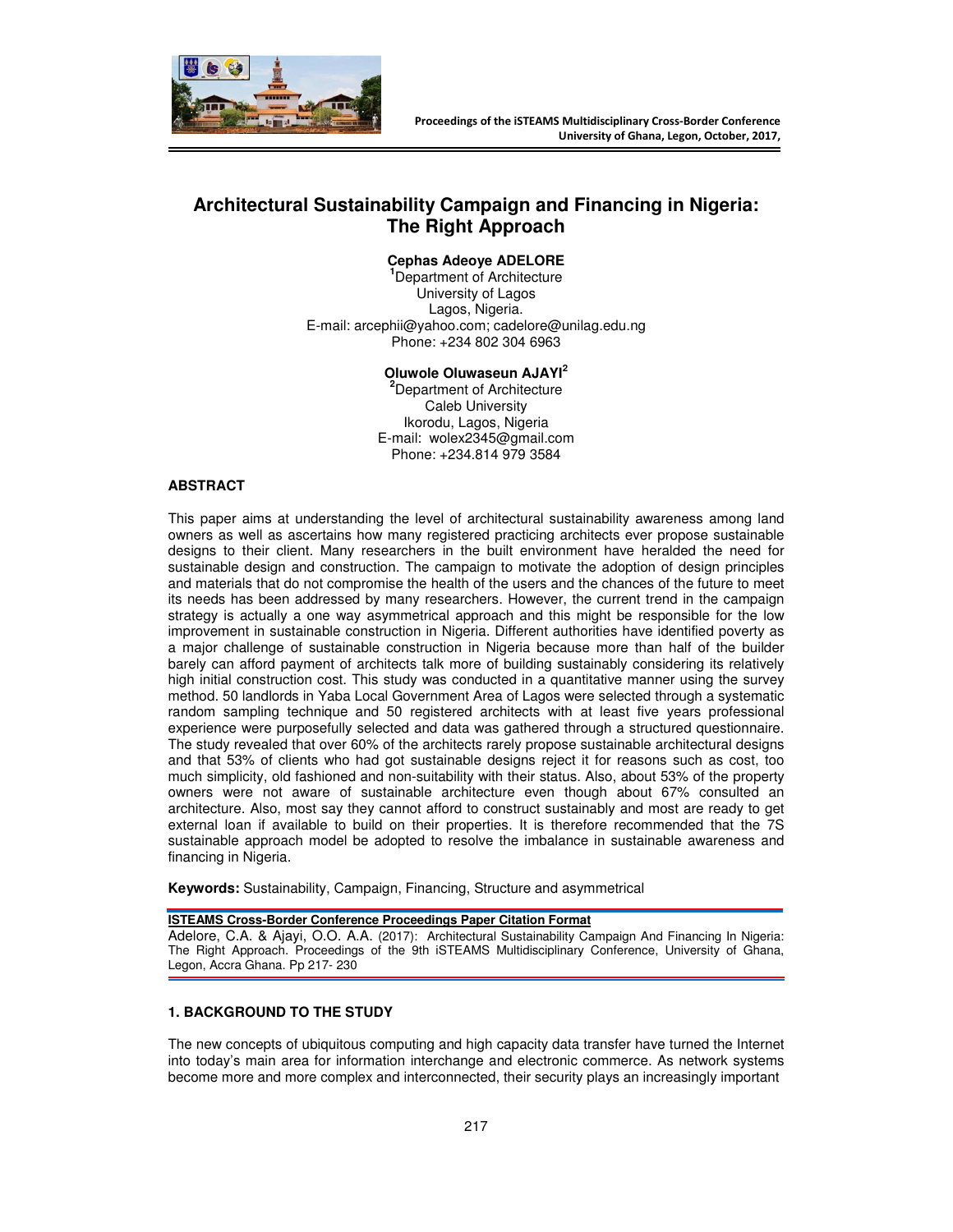

# **1. INTRODUCTION**

Different authorities, locally and internationally have offered different conceptual explanation of sustainability. Popular among others are the definitions by the World Commission on Environment and Development (WCED) and that of the American Institute of Architects (AIA). Popularly known as the Bruntland commission, the WCED defines sustainability as the act of meeting the needs of the present without compromising the ability of the future generations to meet their own needs; while AIA defines it as the ability of society to continue functioning into the future without being forced into decline through exhaustion or overloading of the key resources on which that system depends." (Mendler, Odell 2000)

To promote and improve sustainable buildings in Nigeria, there is a need for active campaign that highlights the environmental, social and economic impact and relevance of the built environment on earth and the human continual health. Several conferences, workshops, and seminars including countless number of publications locally and internationally have been held advocating for sustainable construction. Over the years, experts in the field of architecture have continued to sing and remix the songs of sustainable architectural building and designs in the face of the alarming negative impacts buildings have on the human natural environment and by extension, the health of people on earth.

However, this paper faults the pattern of operation of the campaigns carried out so far. The trend is one sided and tilted just towards the architects or different kind of engineers. This is because if you design energy efficient materials and people do not know about it, how will they (users) patronize it? If we project reuse, recycled materials, ordinarily who would want such to be used for their buildings without a prior knowledge? Furthermore, how will I accept a design that does not befit the 21<sup>st</sup> century building material trend if I lack the basic knowledge?. Hence, this paper presents a better approach to fill the identified gap.

## **2. THE CURRENT CAMPAIGN TREND**

The current trend in the advocacy, call or awareness on sustainable building is inclusive of experts and other stakeholders in the building sector and exclusive of the clients who will foot the bills for their house. Ecologists, urban designers, architects, engineers etc keep organizing programmes to discuss and propose the way forward to achieving an architecturally sustainable Nigeria without considering the need to take it to the grassroots. A tenant today is a landlord tomorrow and there are many land owners who are yet to do anything on their landed properties. The existing campaign strategy is a two way asymmetrical. It is unbalance; there is no message to the clients and as such no feedback. The flow of information is just one sided, all tilting towards experts and this is responsible for the poor improvement in sustainable buildings in Nigeria.



**Fig. 1: Two way asymmetrical sustainable architectural campaign, Adelore 2017**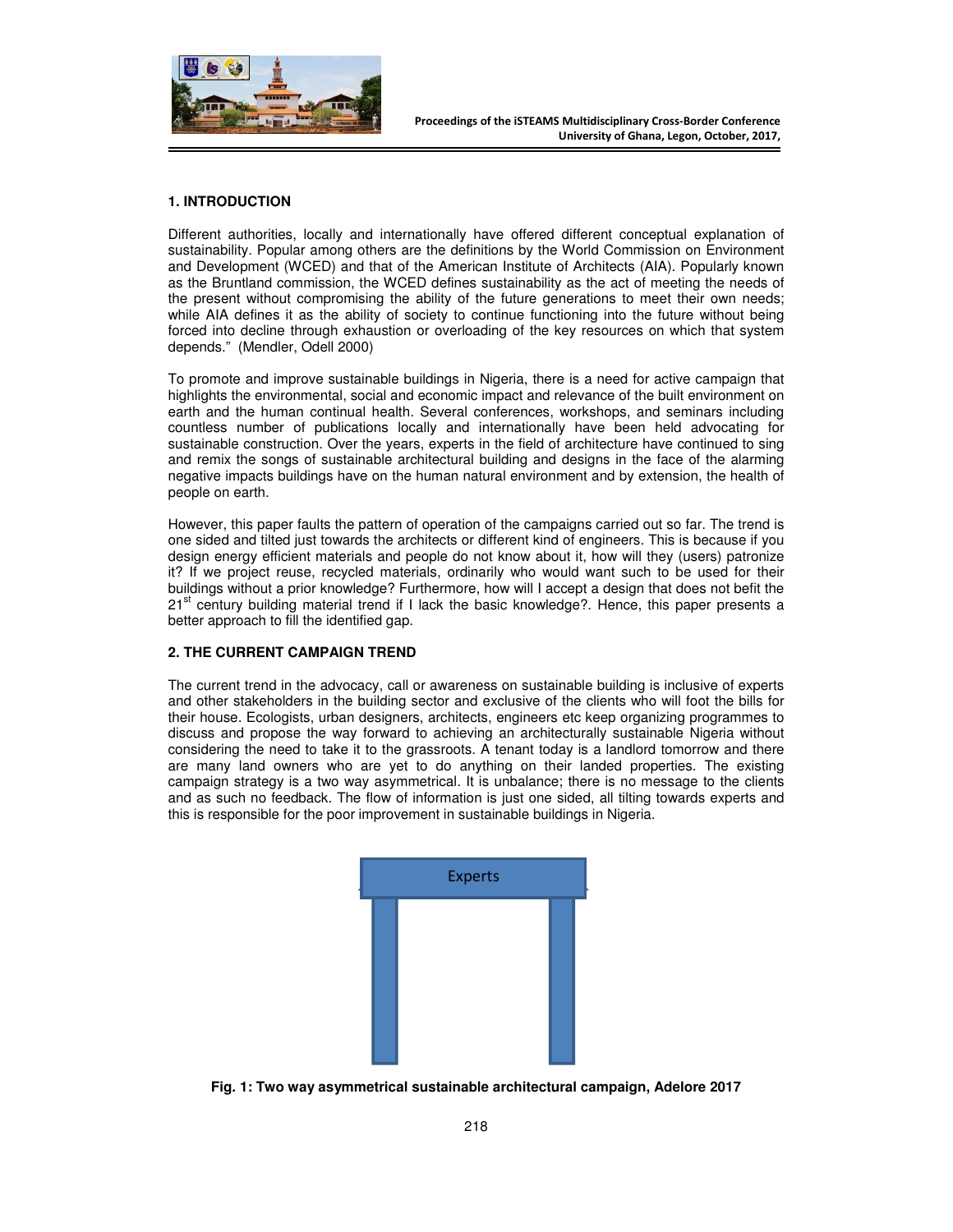

By two way asymmetrical, it connotes that information flow is one sided and unbalance. Architectural firms, government agencies, institutes and institutions of higher learning have emphasized the essence of considering building effects on human health and the physical natural environment. The campaigns include many building stakeholders but there is little or no local literature to reflect that the landowners, or building investors who are not inclined with architectural typologies are carried along. The model above shows all information going up and none are coming down where the "sustainable building novice" operates. That is why it is unbalance.

Experience has shown that architects, in Nigeria especially are like soldiers who must obey the army generals who are the clients. The clients are the army generals because they own the land, they determine the purpose of the building, they decide on the architect, firm and design and most importantly they foot the bills. They tell architects what they want and architects must obey, even when architects decide to advise the clients, the client is still free to accept or reject it. If architects refuse to do what they want, there are other thousands of clients who would design according to client's specifications, but with so many sustainable and structural incoherencies. Supporting this assertion, Naoum (1989) in a study on Influences of Clients, Designers and Procurement Methods in Project Performance concluded that clients have a great weight in determining building performance. In the study, clients were classified into three namely "on-going", "on-off" and "oneoff". The "on-going" clients are those who are very experienced and have consciously built many projects in the past; the "on-off" are moderately experienced and have handled between two to three projects while the "one-off" are the inexperienced who are just on their first building project. Naoum (1989) noted that "differences in the clients' experience are important variables in the building process and can critically influence a building project."

This amplifies the need to extend campaigns to people who have stake in buildings, not excluding low class peoples. A significant number of buildings in Nigeria are owned by the low or middle class citizens. While there may not be exact figure to justify this point, a publication on housing in Nigeria available at http://housingfinanceafrica.org/countries/nigeria/ revealed that over 64% of Nigerians live in slum conditions which can inferentially mean that there are more houses owned by poor people than rich people. This explains why this paper, proposes the two way symmetrical sustainable architectural campaign model.



**Fig. 2: Two way symmetrical approach to sustainable architectural design and building campaign, Adelore, 2017** 

**The** Two- Way Symmetrical approach to sustainable architecture is a balance situation where the sensitizations comes from the professionals (Architects) to the unprofessional (The client). The information in this case is not just shared, but also gets feedback from the clients who may have one or two questions to ask before they can fully accept the developmental proposals of the expert. It involves the experts taking the information to landlords, even tenants, government officials in ministry of works, etc through a professionally planned sensitization seminar or programme. The advantage of this is that, a consciousness of fairness to the environment would have been created in the minds of these people and as such may selectively consider building sustainably.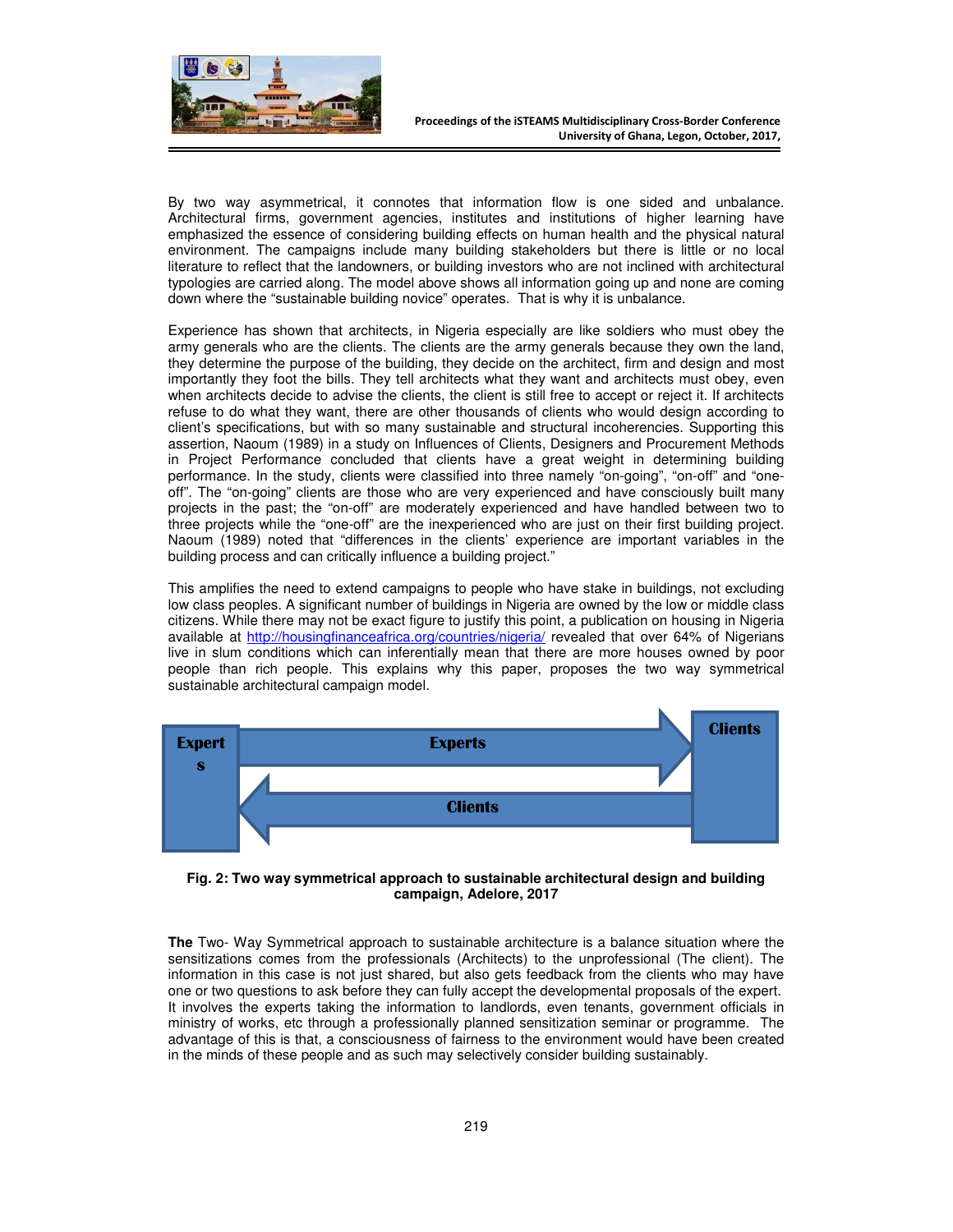

Media, radio or television are also strong platforms for agenda setting. It is a strong instrument of change and can easily reach a number of persons through the airwaves. Adoption of media platforms to promote the philosophies of sustainable building as a two way symmetric model will reach more people than the physical ones. The media should be used to create a consciousness in the people by telling them what to think about, and the various dimensions to thinking about it. The media will be a strong instrument to propagate sustainable architectural awareness in form of call in shows, interviews, documentaries, public service announcement, short plays etc.

## **3. SUSTAINABLE ARCHITECTURE IN NIGERIA**

Sustainability in Architecture covers so many areas ranging from material types, energy consumption, and water management, thermal, acoustic and visual comfort, site planning, environment, ecosystem, car emissions, radiation, daylighting, and landscaping among so many others. Effective use and management of all the listed is so pivotal for the continual healthy existence of man and organism in their natural habitat, and also minimizes little chance of hazards emanating from uncontrolled use of natural resources. According to the Cairns Regional Council Report on Sustainability (2001**),** pattern of design and building constructions affect the natural environment, both directly by placing buildings and paved surfaces on previously vegetated areas, and indirectly through extracting resources to create building materials; emitting greenhouse gases in the manufacturing and transportation of materials to the site; and through using energy sources such as electricity once the building is operating.

Grondin (1959) referred to sustainable buildings as Bioclimatic Architecture, he defined the term as a group of design decisions that offer appropriate living conditions within buildings by the minimal use of technical units "the group of machinery" that require energy consumption of non-renewable resources. Also, Munch (2009) says sustainability as a concept is keen on the "attempt to bridge the gap between environmental concerns about the increasingly evident ecological consequences of human activities and socio-political concerns about human development issues" In Nigeria, sustainable architectural buildings have not received so much attention at all. This assertion was supported by Abisuga and Oyekanmi (2014) who remarked that the practice of sustainability in construction is paramount to the preservation of the built environment which is lacking in Nigeria" Architectural practice in Nigeria is improving though, but a close analysis will however reveal that the practice is still very much lagging behind in Nigeria when compared with some ultra-modern communities in developed countries in the world. Studies have shown the deplorable conditions of urban housing in Nigeria. Olutoah (2015). (Guner, 2013) listed fourteen (14) principles of sustainable architecture which he described as an eco-green design. In his paper titled "Design Parameters and Initiatives for Ecological and Green Design in Interior Architecture," Guner (2013) identified the following as principles upon which green architecture stands. They are"

- i. Saving of existing material resources;
- ii. Maintenance of a clean and healthy environment both in terms of topographic changes and the degree of air, water and soil pollution;
- iii. Reduction of the embodied energy in buildings;
- iv. Measures regarding the diminution of heat losses;
- v. Provides an optimal ratio between the surface of the envelope and the building volume;
- vi. Contributes the thermal insulation of the closing elements of a building (exterior walls, floors, roofs);
- vii. Ensuring of adequate thermal inertia;
- viii. Contributes the creation of insulating spaces between environments with different temperatures (buffer spaces in attics, basements, staircases, etc.);
- ix. Requires more efficient installations and equipment;
- x. Provides hierarchy of spaces requiring different temperatures and their orientation in relation to the cardinal points;
- xi. Requires use of renewable energy sources (solar, geothermal energy);
- xii. Provides optimization of natural ventilation;
- xiii. Encouragement of investments for the conservation of energy;
- xiv. Provides and increased awareness of users, adoption of more rational building operation conditions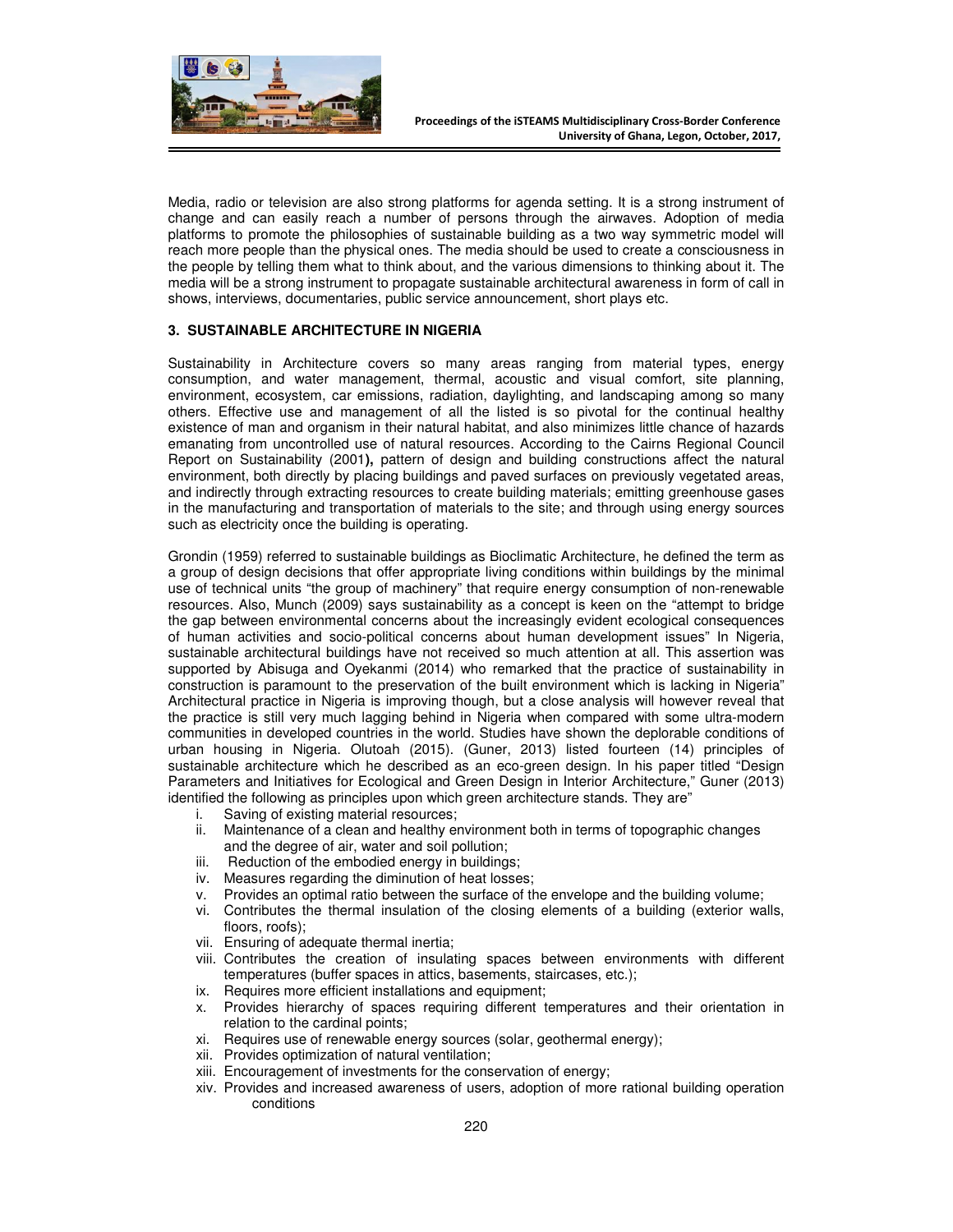

These principles of ecological and sustainable design can be applied within a continuum of spatial scales, ranging from individual homes, to neighborhoods and industrial parks, as well as to particular manufactured products, Guner (2013). Also, Kim and Rigdon (1998) under three broad categories of economy of resources, life cycle design and humane design listed the following as methods to achieving an architecturally sustainable building as shown in the Figures below. Each of the strategies in the diagram below clearly shows some techniques to achieving them.

# **Fig. 3 The Economy of Resources Model ; Kim and Rigdon (1998)**

| <b>SUSTAINABLE DESIGN AND POLLUTION PREVENTION</b>                                                                                                                                                                                                                                                                                |                                                                                                                                                                                                      |                                                                                                                                                                                                                                                                                  |  |
|-----------------------------------------------------------------------------------------------------------------------------------------------------------------------------------------------------------------------------------------------------------------------------------------------------------------------------------|------------------------------------------------------------------------------------------------------------------------------------------------------------------------------------------------------|----------------------------------------------------------------------------------------------------------------------------------------------------------------------------------------------------------------------------------------------------------------------------------|--|
| Energy conservation                                                                                                                                                                                                                                                                                                               | <b>Principle 1</b><br>Economy of Resources<br><b>Strategies</b><br><b>Water Conservation</b><br><b>Methods</b>                                                                                       | <b>Material Conservation</b>                                                                                                                                                                                                                                                     |  |
| Energy<br>conscious<br>urban planning<br>Energy<br>conscious<br>site planning<br>Alternative<br>sources<br>of energy<br>Passive heating and<br>cooling<br>Avoidance of heat<br>gain or loss<br>Use<br>0f<br>low-<br>embodied<br>energy<br>materials<br>Use<br>of<br>energy-<br>efficient<br>appliances<br>with the timing devices | Reduction<br>Indigenous<br>landscaping<br>Low-flow<br>shower<br>heads<br>Vacuum-assist<br>toilets or smaller toilet<br>tanks<br>Reuse:<br><b>Rainwater Collection</b><br>Gray<br>water<br>Collection | Material conserving<br>and<br>design<br>and<br>construction<br>Proper sizing<br>of<br>building systems<br>Rehabilitation<br>of<br>existing structures<br>Use of reclaimed or<br>recycled<br>material<br>components<br>Use<br>οf<br>non-<br>conventional<br>building<br>materials |  |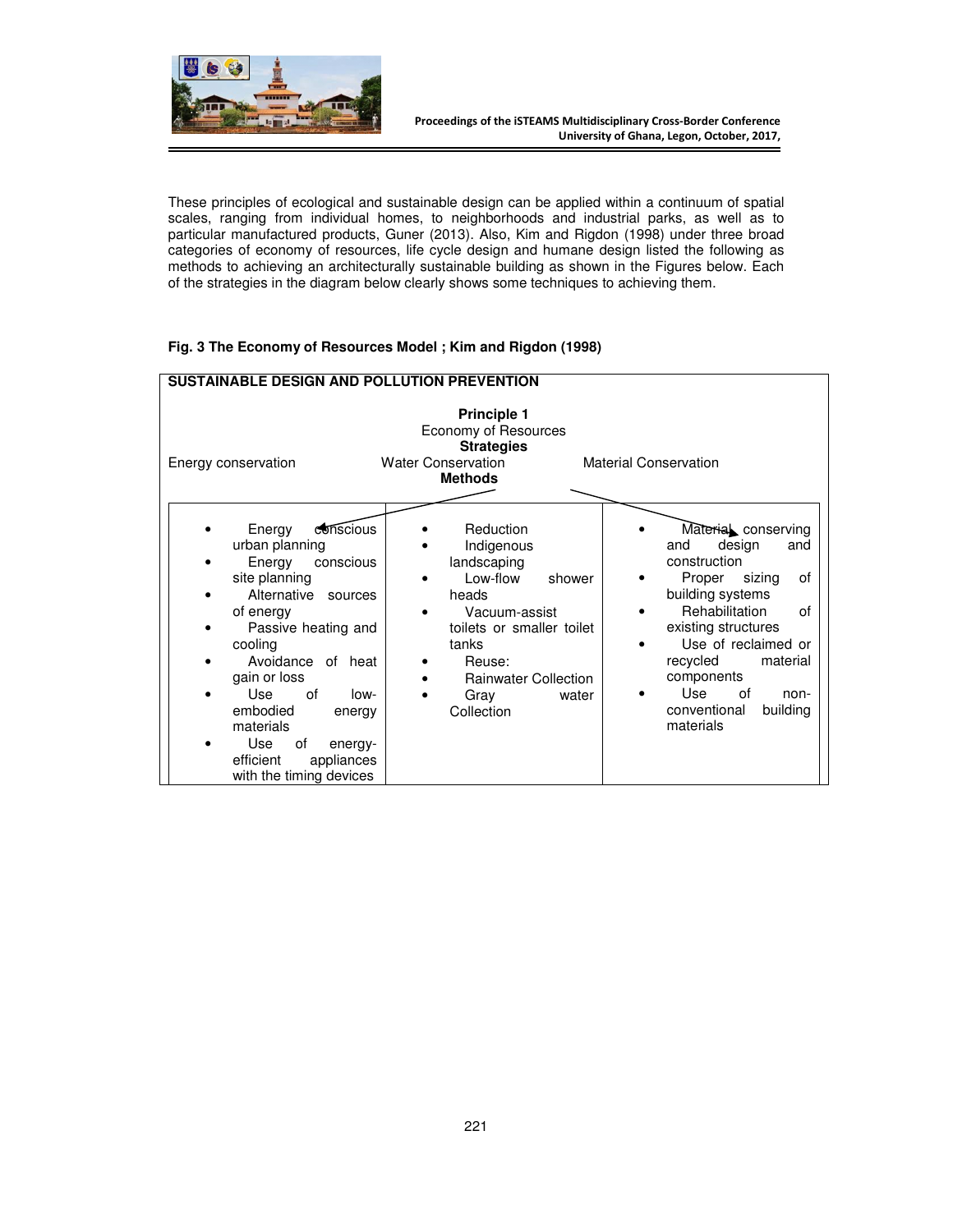

|                                                                      | SUSTAINABLE DESIGN AND POLLUTION PREVENTION                                        |                                                         |
|----------------------------------------------------------------------|------------------------------------------------------------------------------------|---------------------------------------------------------|
|                                                                      | <b>Principle 2</b>                                                                 |                                                         |
|                                                                      | Life Cycle Design                                                                  |                                                         |
|                                                                      | <b>Strategies</b>                                                                  |                                                         |
| Pre=Building                                                         | <b>Building</b>                                                                    | Post Building                                           |
| Use of materials that are<br>of<br>Made<br>renewable<br>resources    | Schedule<br>construction<br>to<br>minimize site impact                             | Adapt existing structures to<br>new users and programs. |
| Harvested<br>extracted<br><sub>or</sub><br>without ecological damage | Provide<br>separation<br>waste<br>facilities                                       | Reuse building components<br>and materials              |
| Recycled                                                             | Use nontoxic materials to<br>protect construction workers<br>as well as end users. | Recycle building                                        |
| Recyclable                                                           |                                                                                    |                                                         |
| Long<br>lasting<br>low<br>and<br>maintenance                         | Specify regular maintenance<br>with non-toxic cleaners.                            |                                                         |
| Minimize energy needed to<br>distribute materials                    |                                                                                    |                                                         |

# **SUSTAINABLE DESIGN AND POLLUTION PREVENTION**

# **Principle 3**

# HUMANE DESIGN MODEL

# **Strategies**

| Preservation of natural                      | Urban Design                                      | Design for human                                               |
|----------------------------------------------|---------------------------------------------------|----------------------------------------------------------------|
| Resources                                    | and site planning                                 | comfort                                                        |
| Understand the impact of design<br>on nature | Avoid pollution contribution                      | Provide thermal, visual,<br>and<br>acoustic comfort            |
| graphical<br>Respect<br>topo-<br>contours    | mixed-<br>Promote<br>use<br>development           | Provide visual connection to<br>exterior                       |
| Do not disturb the water table               | Create pedestrian pockets                         | Provide operable windows                                       |
| Preserve existing flora and faun             | Provide<br>for<br>human-powered<br>transportation | Provide clean, fresh air                                       |
|                                              |                                                   | Accommodate<br>with<br>persons<br>differing physical abilities |
|                                              |                                                   | Use nontoxic, non-outgassing<br>materials                      |

# **Fig. 4** The Humane Design Model; Kim and Rigdon (1998)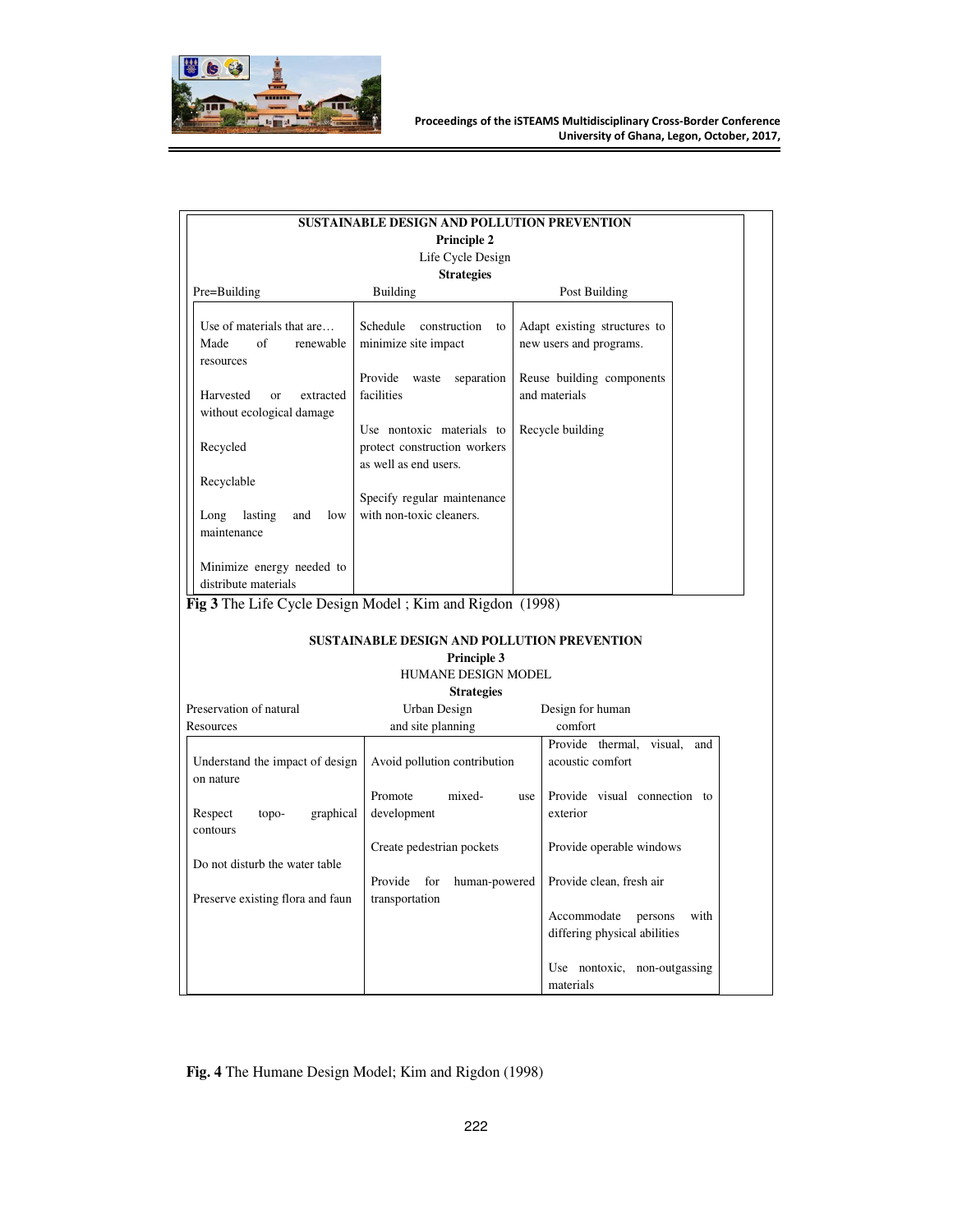

#### **4. FINANCING SUSTAINABLE BUILDINGS IN NIGERIA: THE INTEGRATED APPROACH**

Abisuga and Oyekanmi (2014) identified poverty as a major problem militating against improvement of sustainable buildings. Odebiyi (2010) observed that poverty is more "devastating than the impact of climate change." Also Chemhuru (1998) listed some problems plaguing Africa and poverty is the number one he highlighted. Ajanlekoko (2001) observed that ownership of house is one of the priorities of micro levels for most households. But since most of the people belong to the low income earning groups, it has become very difficult or even unattainable to own house from the peanuts they earn. However, because they quest to own houses tops the scale of preference, quite a large number of them resort to adoption and use of sub-standard building materials without seeking for expertise service or opinion which eventually hinders sustainable development. This situation must have prompted Darko et al (2013) to say "the public are more concerned about the costs than the sustainability aspects"

In the phase of this obvious challenge, it becomes so impossible to achieve a significant improvement of sustainable buildings in Nigeria without intervention from government or firms, stakeholders, investors and policy makers. A better approach is the integrated approach, a kind of partnership between the government and the various land owners, or among firms and government arms or even government alone. It is the belief of this paper that the integrated approach to promoting the proposal, acceptance and construction of sustainable designs will yield so much benefits which shall meet the goals of sustainable architecture. Also, it shall also increase the percentage of those who have houses and this shall be a huge boost to the economy of the nations who adopt it, in this case Nigeria. If the people own the lands and also wants to go sustainable, but do not have the fund, support should be provided. This can be done in three ways. Landlords Loan, Lease or Low cost. Find detailed explanation in S-4 (support) below in the 7S approach to achieving sustainable architectural development in Nigeria.

#### **5. THE SEVEN 'S' APPROACH TO ACHIEVING SUSTAINABLE ARCHITECTURAL DEVELOPMENT IN NIGERIA**

This study has proposed a conceptualized approach to promoting and increasing the number of sustainable buildings in Nigeria and also highlighted the need for synergy between building stake holders, the government and even clients. This approach, best summarizes the points proposed in this paper both in aspects of campaign and funding. Each of these processes starts with a letter 'S' which explains the name S-Approach. The seven (7) 'S' are: Sensitization, Symmetry, Synergy, Support, Structure, Sustain and Submit. These processes have been designed in a systematic and hierarchical pattern such that one stage leads to another.

S1+ S2+S3 +S4+ S5+ S6+ S7 === Sustainable Architecture.

#### **S-1: Sensitization**

This is the first stage of the process. The reason why there have been a low compliance with the principles of sustainable architecture is because the information circulation is tilted towards one side, that is, it is one sided. It is as if experts are hoarding the information and it relevance among themselves. The clients and even the residence, either owners or tenants need to know what sustainable architecture is before they can begin to consider and prepare towards compliance. The experts, architects, institutions, agencies and other key stakeholders of sustainable architecture should carry out this sensitization and the people who own or will own the houses and the residence of such houses or offices should be the targets.

According to development expert, Larner, (1963**),** developmental projects are first initiated by changing the existing mental structure of the intended beneficiaries of a project. Mental structure is a combination of the mode of thinking, personality, perspective, culture and general way of life of someone. It is also known as the field of experience. Larner (1963) further emphasized that for a new project or innovation to penetrate into people who have already developed there sense of taste and value, there is the need for proper information and sensitization through formal or informal education.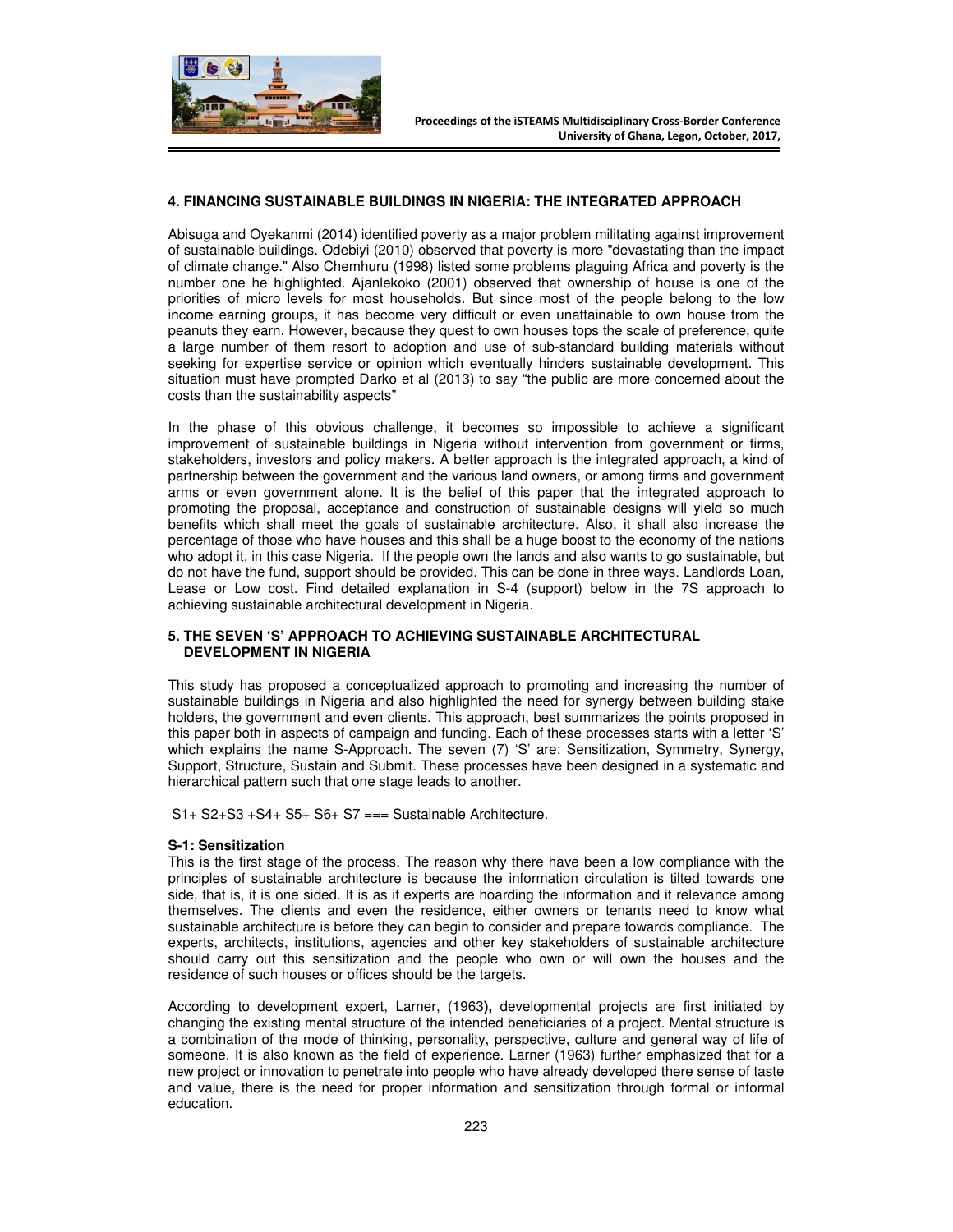

The sensitization should be well structured such that it contains the meaning and nature, costs, economic, social and environmental importance of sustainable architectural buildings and the impending present and future dangers of non-compliance to the principles both to the users and the earth as whole. It might be in form of media campaigns, inter-group sensitization.



**Fig. 5: Seven 'S' Approach to Sustainable Architectural Construction, Adelore (2017)** 

To sensitize the people both in the urban and rural society, there is a need for an integrated approach. An integrated approach is an approach to sustainable building development that adopts interpersonal, inter-group methods alongside various media campaigns. Meetings of landlords could be called to educate them while various radio or television programs should be developed to allow the people to hear, watch and ask questions about sustainable architecture.

## **S-2: Symmetry**

Communication is a two way process and thus any communication that is devoid of feedback is incomplete. This is the stage where the clients, landlords, tenants or residence of the proposed sustainable buildings become the actors. Having listened to the sensitization, there sure must be questions or need for further clarifications. This stage is very important because feedback helps in evaluating whether or not the people are ready to bear the cost ( for construction or as tenants) that come with sustainable buildings. The experts at this stage must make sure they are patient enough to listen to the people and ensure all their answers are met.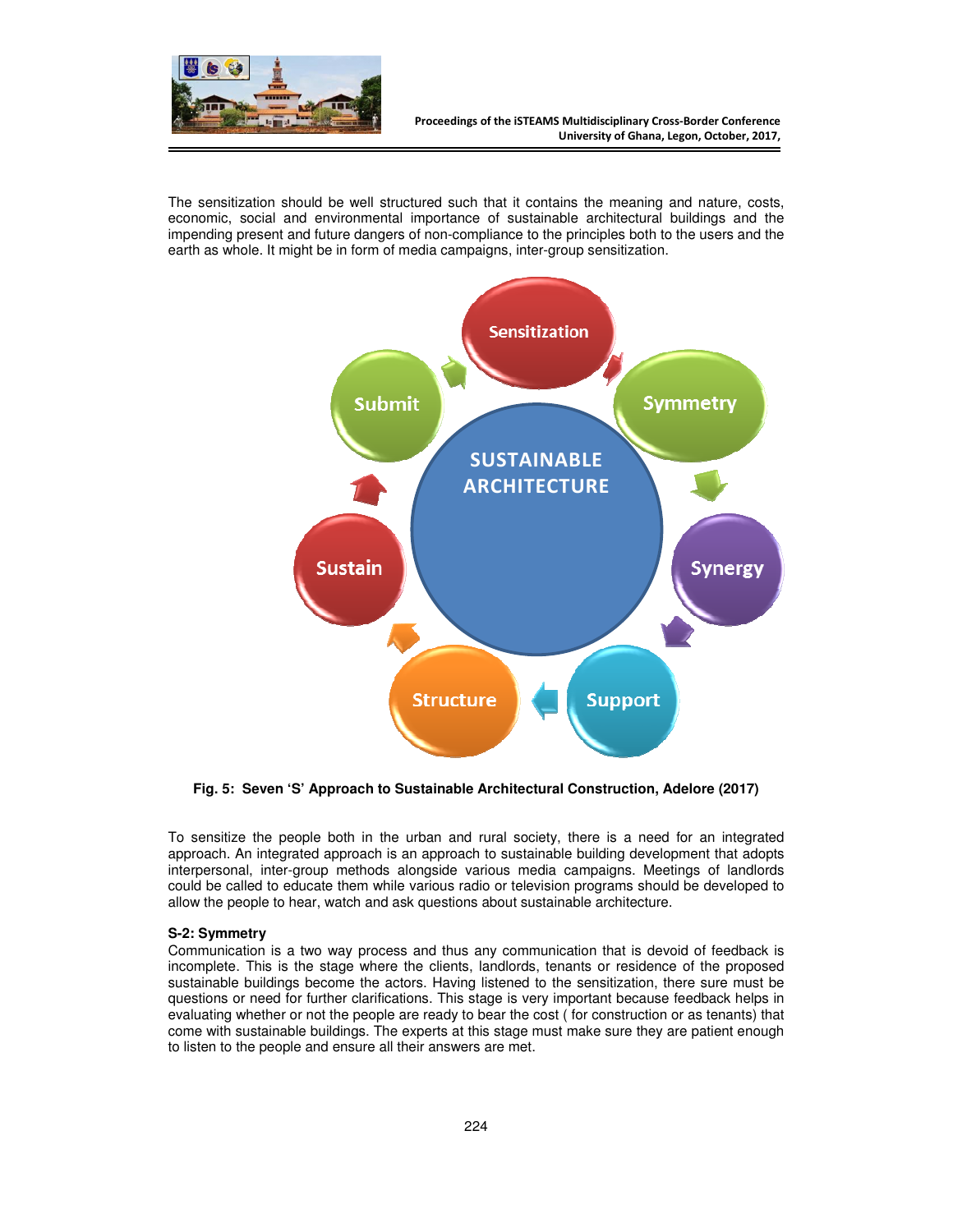

At the end of the sensitization, the listeners must be given quality time to ask their questions and adequate answers should be provided. If questions are not properly answered or doubts logically responded to, it might affect the essence of the information and make them stick to the old unsustainable building traditions.

#### **S-3: Synergy**

This is the level of consensus. This stage involves both the experts and clients simultaneously. It is at this stage that agreement, terms of agreement and eventual corporation, investment or partnership will be initiated. Consensus is very important to the overall achievement of sustainable architectural development because the architect is the soldier and the clients are the generals, except there is a level of agreement and acceptance of the principles, an architect cannot do anything.

The agreement can be in different levels. On the part of the land owners it might be that they will build sustainably on another property or renovate an existing building to become environmentally friendly. On the part of the tenants who may not have built any house, they may resolve to seek for the service of a sustainably inclined architect to design for them and build in like with sustainable principles once they acquire a landed property. Also, investors and government as well as other stakeholders must be ready to reach consensus with those who wants or intends to build both do not have the capital to do that. All these agreements, create an environment where sustainable practice is amplified and improved.

#### **S-4: Support**

This stage is a very important stage of all stages. There can be synergy or acceptance to go sustainable in the construction of houses or offices, but just after then the problem of finance surfaces. Research has shown that one of the factors militating against the propagation or improvement of sustainable housing in Nigeria is poverty. Construction of sustainable architectural buildings is relatively expensive especially at the initial stage and most of the people cannot afford it. It is at this stage that the government and developers come in to salvage the situation. If the people own the lands and also wants to go sustainable, but do not have the fun, support should be provided. This can be done in four ways, Landlord, Loan, Lease and Low cost



**Four 'L' to financing sustainable buildings, Adelore (2017)** 

The first way is Landlords. The owners of lands or properties should finance the construction of their buildings themselves if they can afford the cost. This is the simplest and best option if the people can afford to provide all the financial requirements for their building. The second alternative is loan. The government can provide loans to interested land owners to build in a sustainable way with a very considerable interest rate and a good timeframe for the repayment, preferably in installment. Banks and other financial institutions can also come in to offer financial assistance to interested clients who cannot afford the initial cost. Once the loan is paid back, the house becomes the property of the client. One of the reasons people fail to take loans if fear of losing their properties if they are unable to pay back with the agreed timeframe. Thus, to eliminate that few, fair policies need to be put in place which must be documented clearly.

Another way is in form of lease. Lease is a form of contract or agreement between two parties over a property which in this case is a landed property. Architectural firms who are into renovations and development of site or even real estate investors fit in at this level. They can build the buildings and take over all income or share the income into percentage as will be agreed. The agreement must clearly show the cost, sharing ratio, and the duration of lease. For this case, the intended structure to be erected should not just be sustainable but also very flexible in such a way that it can be readapted for other usages without having to demolition and reconstruct which might lead to more use of resources.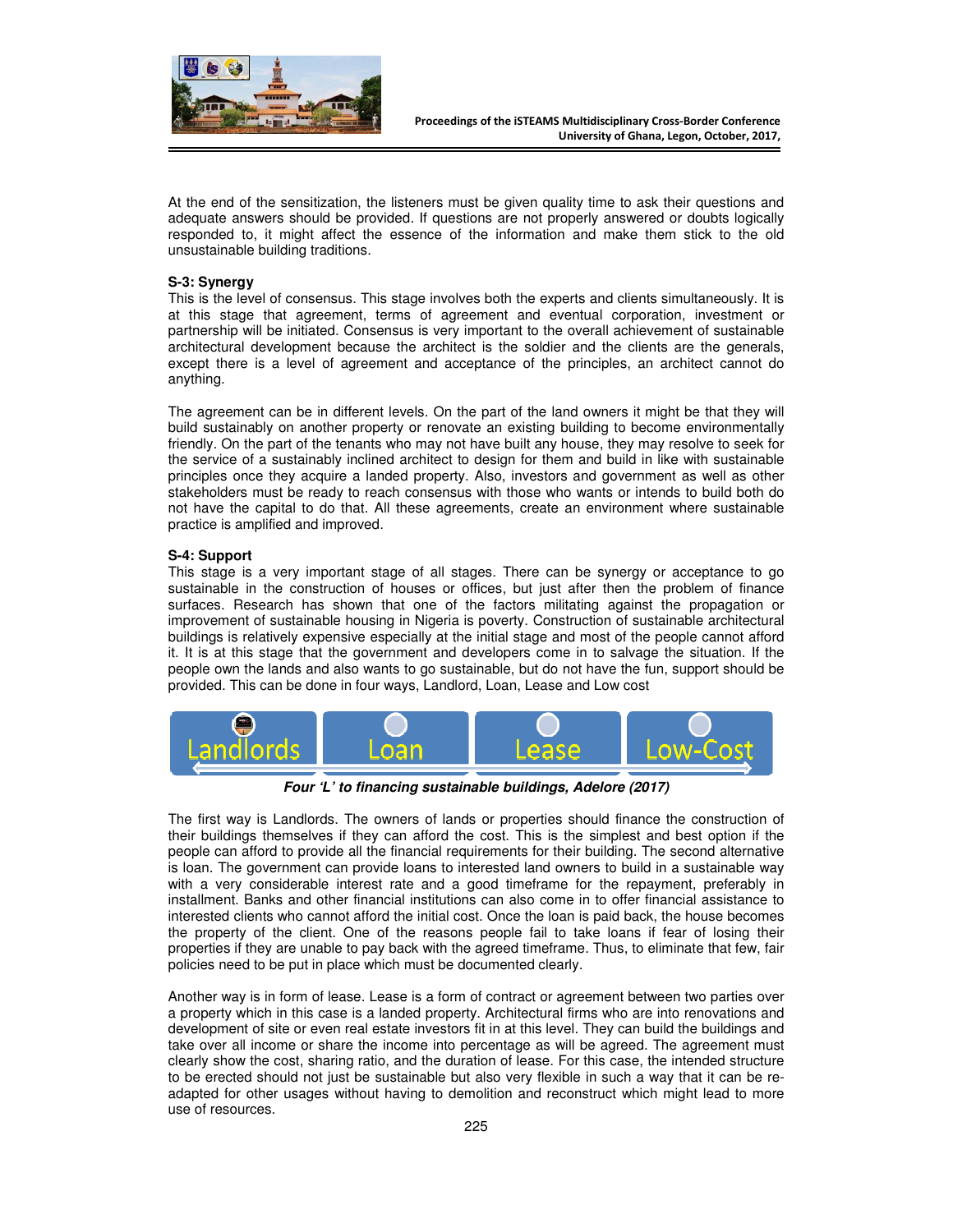

Also, this paper is presenting is the low cost method. The government either at state or federal levels can come in here. Although the Nigeria Building Code has said that state governments should be in charge of buildings in their jurisdiction (NBC 2006), it will be better for federal government especially the Ministry of Works and Housing to be part of this financing strategy.

The government should construct several blocks of flats in a very large land area and either sell it out or rent it to people at very low and affordable costs. Take for instance, if the Federal Government constructs like 2000 mix-used sustainable buildings in Badagry or Ikorodu or even Ajah where there are still large land areas, it simply means that Nigeria can boast of 2000 sustainable housing buildings.

## **S-5: Structure**

This is the design and construction phase. Once the method of financing the building is determined, the architects can them develop sustainable designs to be constructed. In the design, it is very important to consider the three principles of sustainable building developed by Kim and Rigdon (1989) which are the economy of resources, the life cycle and the humane design. At this stage the material specifications must be purely sustainable and adequately fit into the Nigerian climate zone. Water must be utilized with good system for reuse of gray water and storm water management. Site planning and landscaping must be friendly to the human environment and then the reduction of pollution. The architect should also be more concerned with the pre-building and building phases at this level. The visual, thermal, and acoustic comforts of the users and the implication of their health must be considered.

#### **S-6: Sustenance**

Another word for this is maintenance. It is like the post building phase of the Life Cycle design developed by Kim and Rigdon (1989). It is the responsibility of the occupants of the building to judiciously utilize the building resources. Such as controlled use of natural water, use of energy efficient materials, daylighting, etc. At this stage, it must be emphasized that recommendations should be made to the occupants on how best to use the resources both during the day and night.

#### **S-7: Submission**

This stage is more concerned with residential buildings not financed by the owners of the landed property. Houses constructed by the government, developers, estate gurus or other investors should be handed over to the original owners once the payment is completed or the duration of lease expires or any other agreement reached by both parties at the construction stage.

## **6. BENEFITS OF THE 'S' APPROACH TO SUSTAINABLE ARCHITECTURAL CONSTRUCTION**

It is strongly believed that adoption of this model by the Nigerian government or other developing third world countries struggling with financing sustainable construction, the following results will ensue.

- i. Increased environmental and architectural awareness
- ii. Growth of house ownership by low income earners
- iii. Improvement in sustainable construction in Nigeria
- iv. Enabling environment for public and private partnership on sustainable architecture
- v. Reduction in environmental and hazards as a result of unsustainable construction
- Attract foreign investors into the nation
- vii. Boost manufacturing and importation of energy efficient equipment
- viii. Discourage patronization of unsustainable building materials.

#### **7. METHODOLOGY**

This study was carried out through a quantitative methodology. Particularly, a survey method was used for the study. Fifty (50) land or property owners were selected via systematic random sampling technique from Abule Oja and Abule Ijesha areas of Yaba Local Government. The street comprises residential and commercial buildings but the paper focused on residential. Also a total number of fifty (50) registered architects with not less than five years professional experience were purposefully (non-random) selected for the study.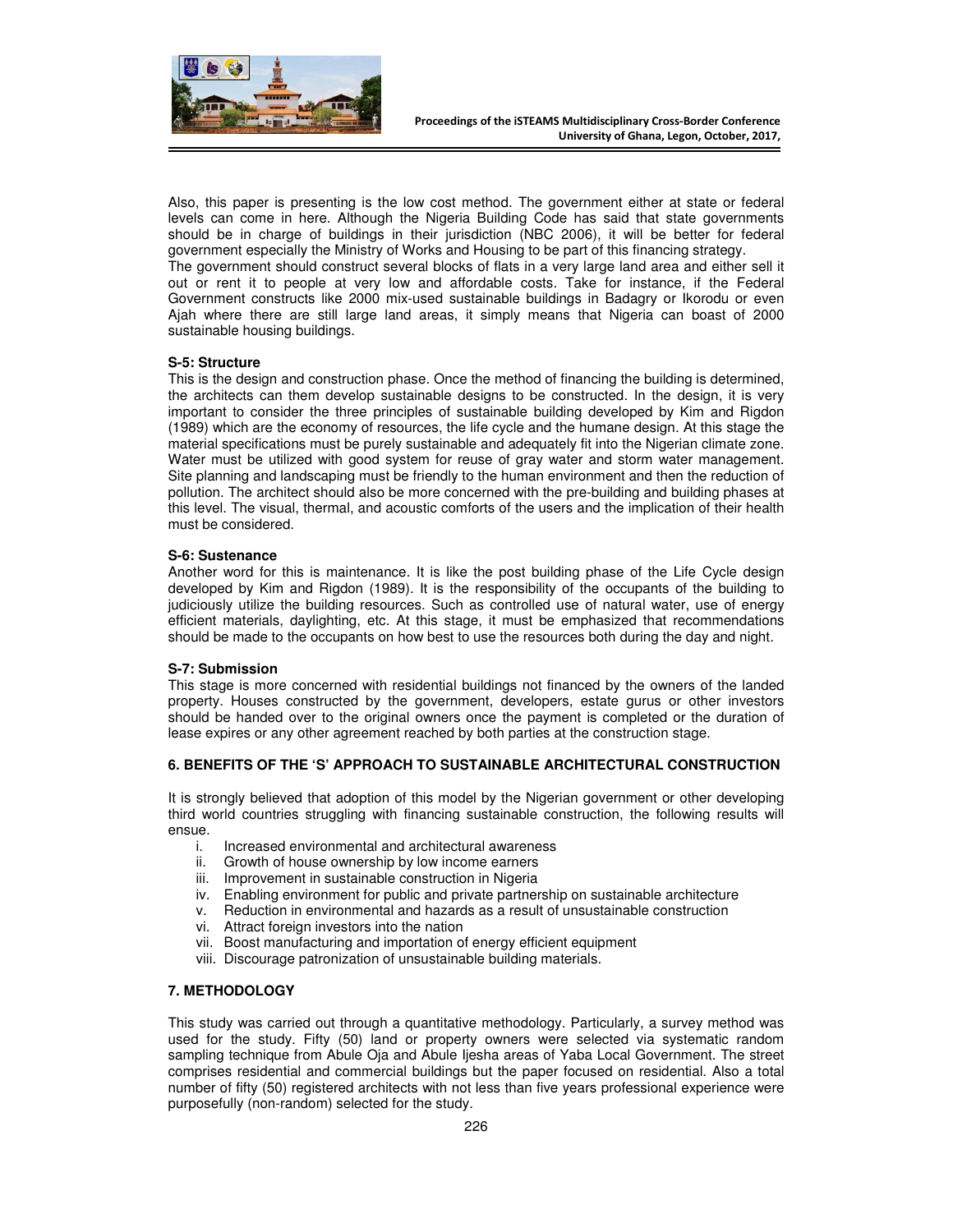

#### **8. DISCUSSION**

50 landlords and 50 practicing architects were studied quantitatively in this paper. 47% of the property owners sampled were family properties while 40% were owned by direct individuals. Majority of the buildings were constructed between 1997 and 2015 with both accumulating more than 14% of the sample size. The SPPS revealed that 62% of the respondents consulted an architect for designs and construction but 58% had no idea of sustainable architectural construction before and during construction. Presently, 60% of the respondents say they are now aware of sustainable architectural designs and their significance with 40% getting to know through architects. 84% are ready to build sustainably but only half can afford the cost and high 48% ready to get external funding out of which 35% prefer loan while 12% would be ready to lease out for construction of sustainable designs.





KNOWLEDGE OF SUSTAINABLE ARCHITECTURE BEFORE/DURING<br>CONSTRUCTION **Fig 6**

**Fig. 6: Know;edge of Sustainable Architecture Before/During Construction** 



**Fig. 7: Cross Tabulation of the property owners readiness to get external funds and their ability to foot the construction cost.**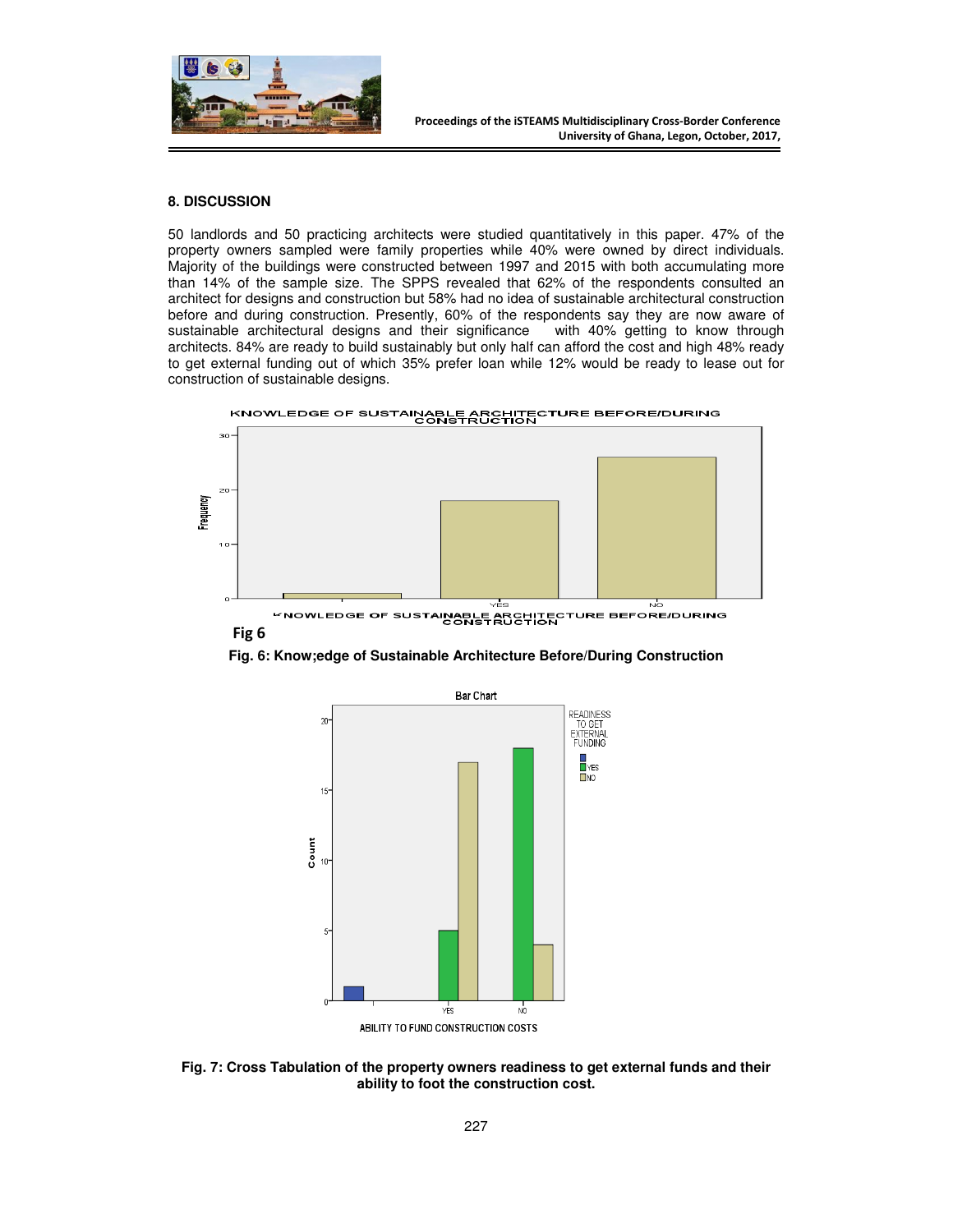

Data from architects sampled revealed that majority know about sustainable architecture with different areas of focus, some, one most more than one areas of interest. However, only 70% have proposed sustainable design to clients out of which 38% rejected the designs for diverse reasons; 23% due to cost, 15% due to its simplicity, 46% say it's not equal to their socio-economic status while 15% say it's too old fashioned.



Also, it was revealed that the studied architects do not always propose the designs that are sustainably fit for their clients. See table below:

|         |                         | Frequency | <b>Valid Percent</b> |
|---------|-------------------------|-----------|----------------------|
|         | <b>ALWAYS</b>           | 4         | 8.3                  |
|         | <b>SOMETIMES</b>        | 2         | 4.2                  |
|         | <b>REGULARLY</b>        | 6         | 12.5                 |
|         | <b>TYPE OF BUILDING</b> | 12        | 25.0                 |
|         | <b>VERY RARE</b>        | 24        | 50.0                 |
|         | Total                   | 48        | 100.0                |
| Missing | System                  |           |                      |
| Total   |                         | 49        |                      |

|  | Table 1: CONSISTENCY OF SUSTAINABLE DESIGN PROPOSAL TO CLIENT |  |  |
|--|---------------------------------------------------------------|--|--|
|  |                                                               |  |  |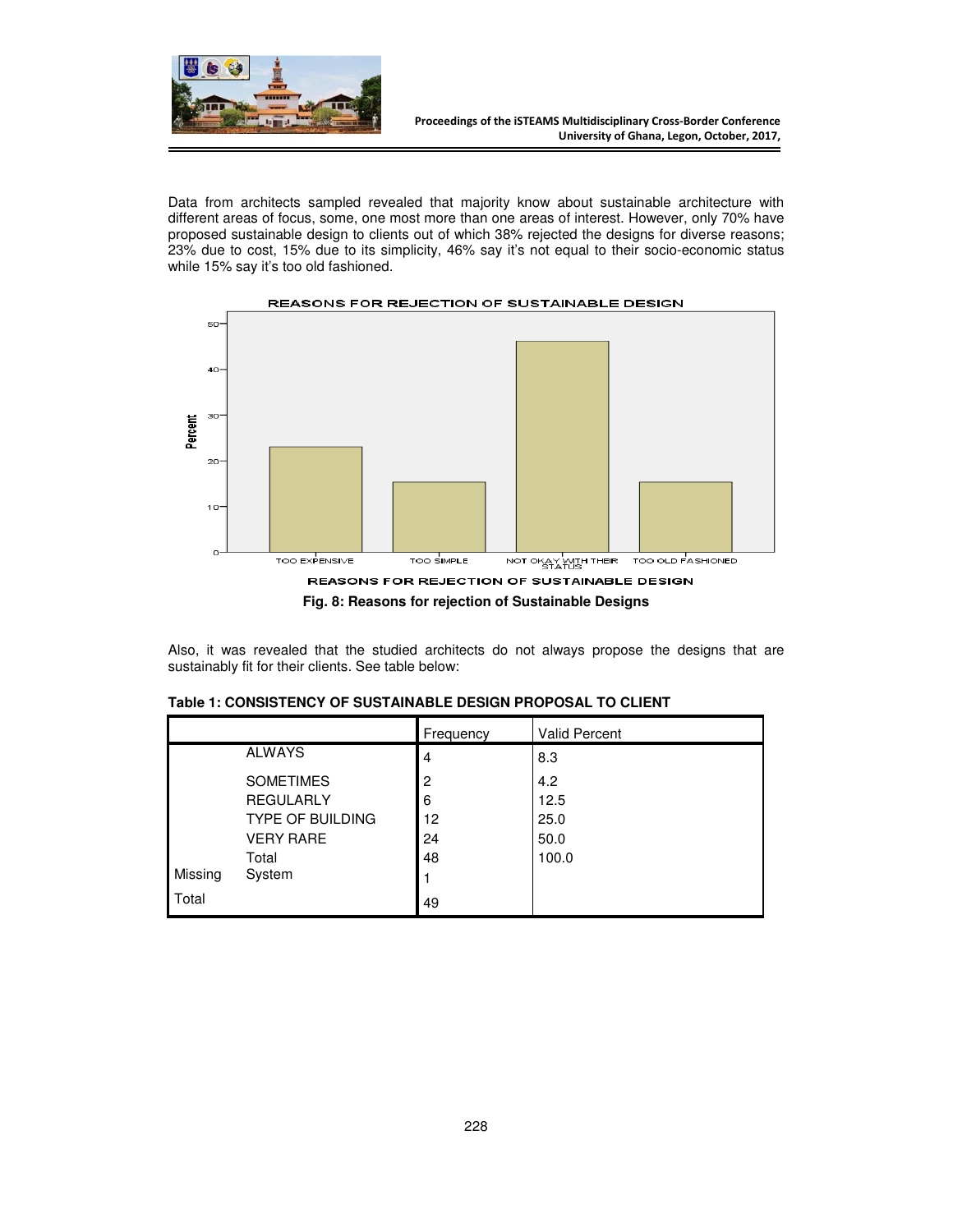

## **9. SUMMARY OF FINDING**

From the simple statistical presentation above, it is clear that majority of the land owners without architectural background have no idea about sustainable architectural and most architects do not even propose these earth friendly designs to clients. It is therefore clear that those clients who refuse to accept sustainable designs do it because they do not have an idea about the significance of sustainable architectural designs. Also, poverty, a major construct in this paper, presented as inability to fund construction of buildings remain a strong reason for poor rate of sustainable buildings.

#### **10. CONCLUSION AND RECOMMENDATIONS**

From the afore mention, it is therefore concluded that the more the increase in two sided awareness of the existence of sustainable architectural design and construction and its long term benefits to the clients, the higher the chance that the clients will accept or request for sustainable buildings. Also, improved support, based on legal conditions shall boost sustainable housing practices in Nigeria, particularly the residential housing sector.

Thus, this paper recommends the following:

- i. The Nigerian Institute of Architects and other regulatory body in Nigeria and by extension to other countries should organize workshops or seminars for landlords in Nigeria. The media at all levels will also reach out to those who have landed properties but are not yet landlords.
- ii. The federal ministry of works, housing and physical planning should make public service announcements to promote sustainable construction.
- iii. Unsustainable designs proposed for approval should be properly screen in line with standard sustainable parametres before approval or rejection.
- iv. Architects should also regularly propose standard aesthetical designs yet sustainable to clients.
- v. Investors, private stakeholders, government and other stakeholders in construction industries should partner to provide a refundable financial support to clients who cannot afford the cost and are willing.